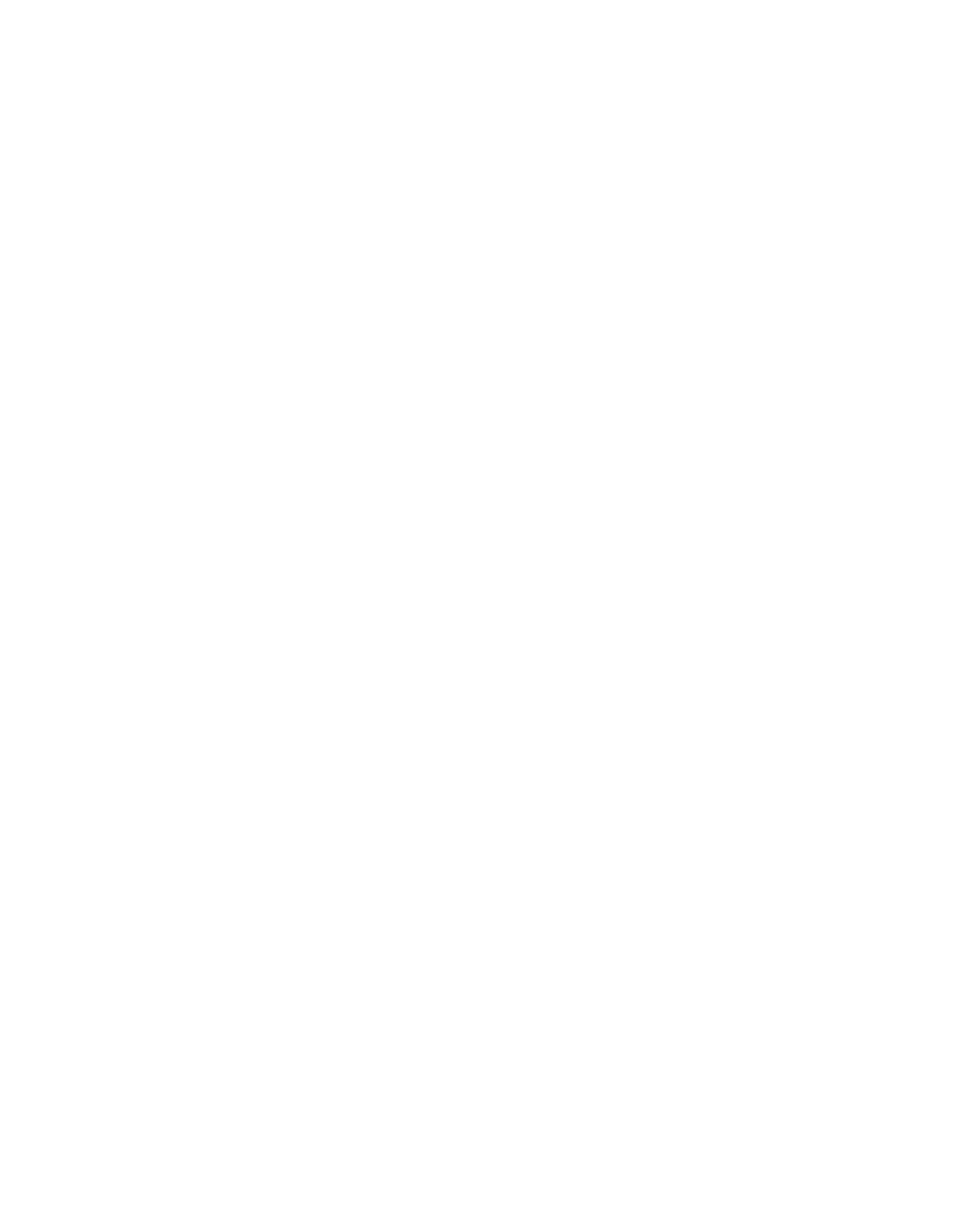## **Overview**

During August 17-18, a series of dry lightning storms transited Butte County, setting numerous remote fires summarized as the Butte Lightning Complex. Areas with no Cellular or Wi-Fi coverage and power outages were widespread. Since Emergency Managers could not communicate via Cellular or Internet from the ICPs and fire areas, SatComm1 (the SatRunner CRD owned by Calfire/Butte County) was deployed to the North Complex ICP at Station 23 in Forest Ranch. It was then relocated to Station 13, Stirling City, and finally right to the most troublesome fire at Drop Point 7.

The ability to have Internet and Cellular Service right at the fire line is a new reality for CalFire and their mutual/auto aid agencies. It was well-received by Division, Branch, and Command Team Fire Managers. The convenience and ability to download IAPs and GIS information, including Avenza Maps, was extremely valuable and contributed significantly to Firefighter Safety. There were always a few trucks parked near SatComm1 with managers on the phone or doing paperwork on their tablets and laptops. The unit finally demobilized on 8/30. The only maintenance need was a generator oil change, and the unit was ready for further deployment.

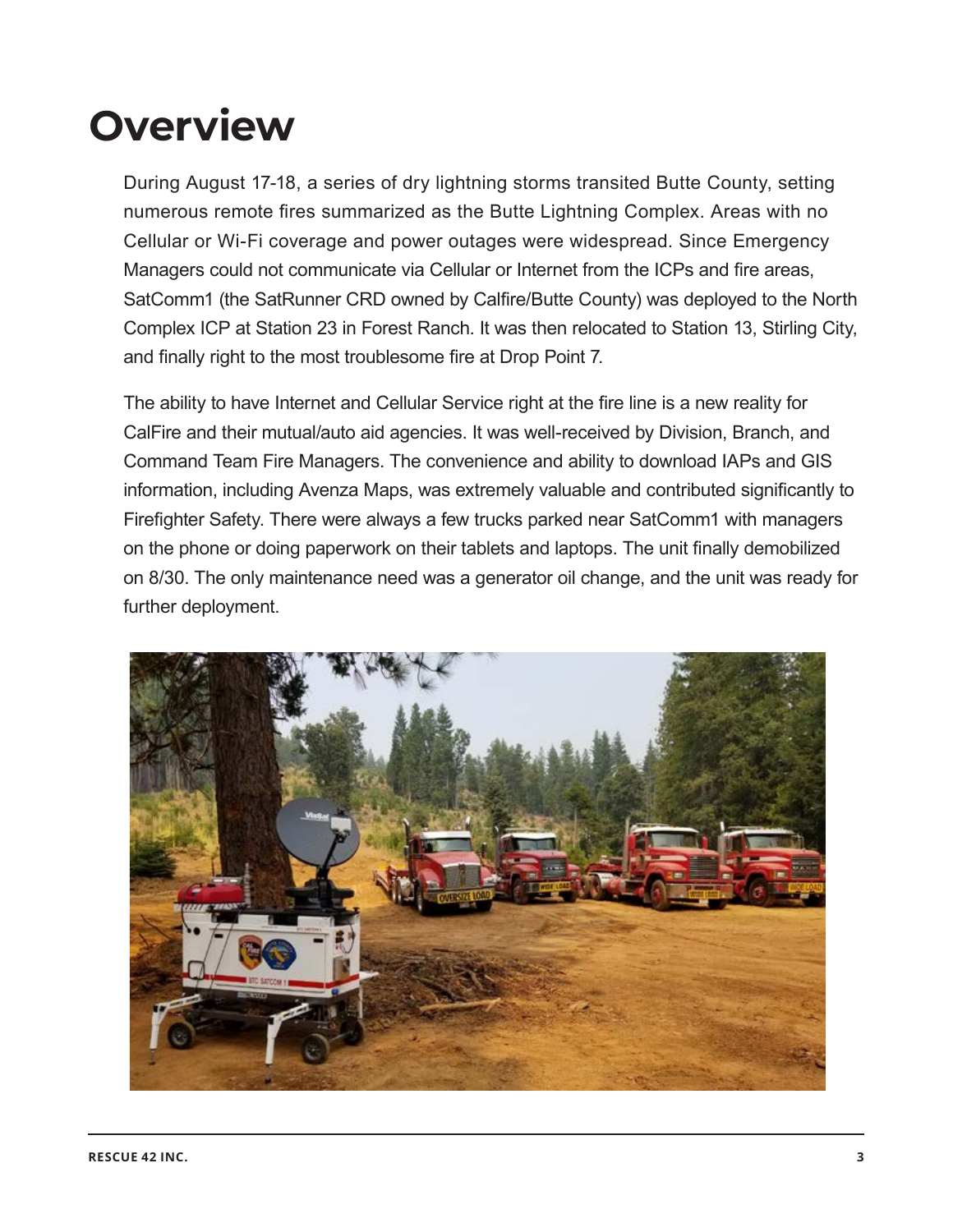## **Observations & Lessons Learned**

Numerous comments and observations were made by fre line and Command Team Managers about the SatRunner CRD™:

- Having Cellular and Internet connectivity right at the fre line is a game changer. An enormous amount of time was saved by not having to drive hours to make a Cellular call, check email, get IAPs and maps, place an order or fill out documents on the web/cloud.
- Trying to handle complex or detailed tra f c over spotty and impacted command radio channels is always a problem. The SatRunner CRD completely eliminated this problem.
- Some Fire personnel showed up at the fre without IAPs and maps. Having the ability to download them at the fre onto Cellular phones and tablets is a significant safety beneft. The Avenza Map App was widely used, and incoming units who did not have the App were able to download it along with the map packs to use this powerful tool.
- Logistics is particularly communication heavy, and Logistics personnel were extremely pleased with the convenience of Cellular service and email/web access at the fire.
- Several managers asked if a SatRunner CRD could be deployed at each fre or possibly at each Branch within a major fire. The answer is yes - if requested.
- The cost of rental is minimal for CalFire compared to the value. Satellite data usage for the 14-day deployment was 5 GB, at a total satellite data cost of \$375.
- Satellite supplied Internet speed was 26 Mbps throughout the deployment. As a comparison, the average Internet speed of a DSL system is 6 Mbps.
- SatCom1 allowed all commercial cellular users access to Wi-Fi calling, regardless of their carrier.
- SatCom1 set-up and break-down time was less than 10 minutes by a single person.
- The generator uses 2.5 gallons of gas a day and carries 7 gallons onboard. Logistics supply trucks carried a gas can and topped of the auto-feed auxiliary tank each time they delivered supplies to the drop point. If deployed remotely, Engines and Water Tenders could all contribute a bit of straight gas to sustain operations.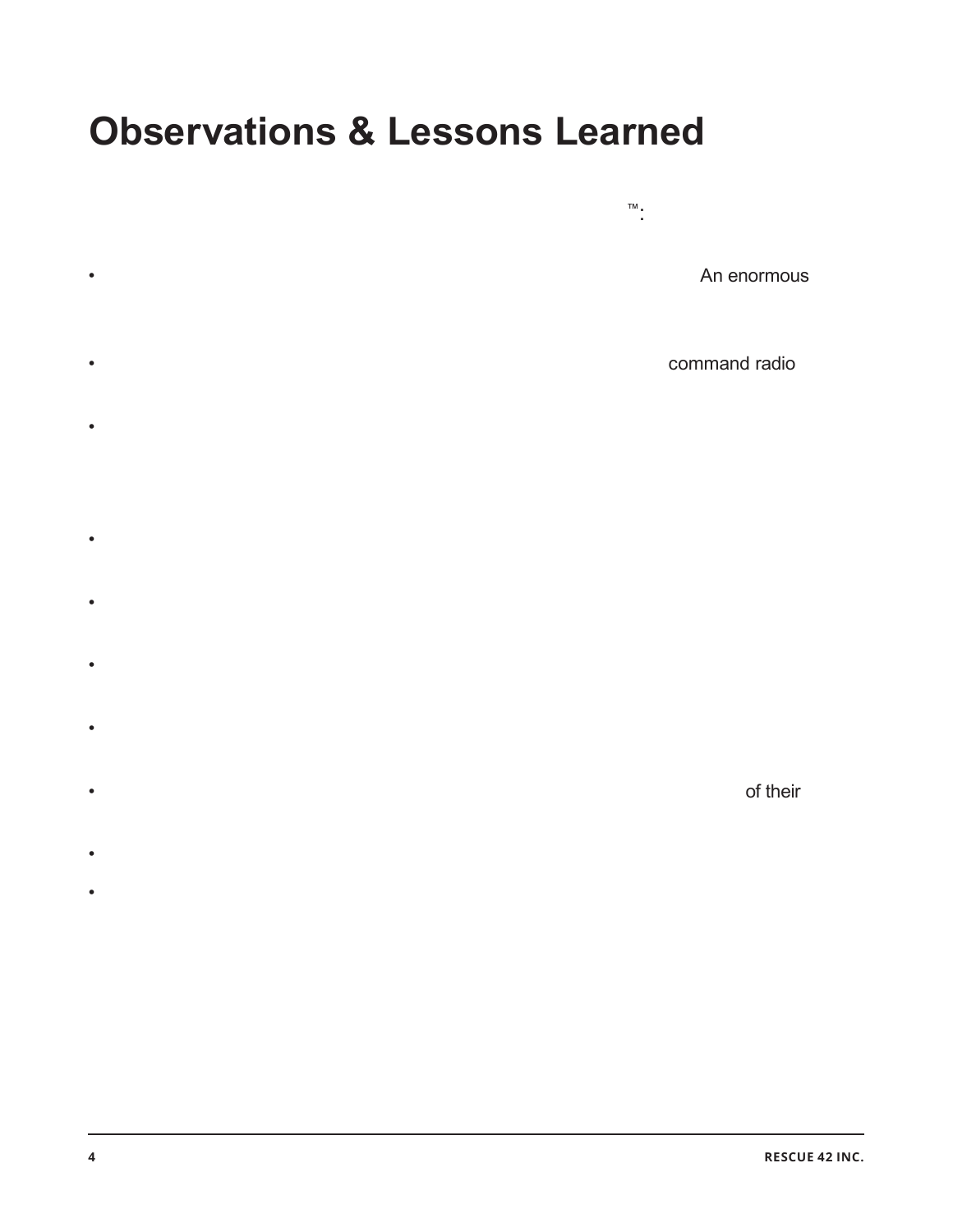

During the catastrophic 2018 Paradise "Camp Fire," the Butte County Sheriff deployed his Rescue 42 SatRunner CRD™ satellite-supplied Wi-Fi and Cellular hotspot. A Search & Rescue 4WD vehicle transported the unit suspended on the trailer hitch over downed power lines, off-road, and through the fire lines directly into the heart of the fire where communications were desperately needed. All commercial network services were burned out, and radio communications were too congested, spotty, or non-existent. The SatRunner CRD allowed Fire Management and Law Enforcement personnel to use their Cellular phones, laptops, and tablets, to pass Rescue and Fire traffic rapidly and reliably. Having Cellular and Internet connectivity right at the incident significantly increased the effectiveness of Fire Managers, Law Enforcement Managers, and Tactical Dispatchers.

This was the only Cellular and Internet service available on the entire Camp Fire until AT&T and Verizon managed to get large deployable COWs (Cell-On-Wheels) trucks into the area. However, these trucks only delivered service to the lower part of the fire. The SatRunner CRD stayed in service for weeks on the fire line, supplying communication to the Camp Fire's upper end.

After learning that Fire Managers greatly benefited from this new technology, CalFire/ Butte County Fire acquired a SatRunner CRD for the Butte County Fire Department. It is designated "SatCom1".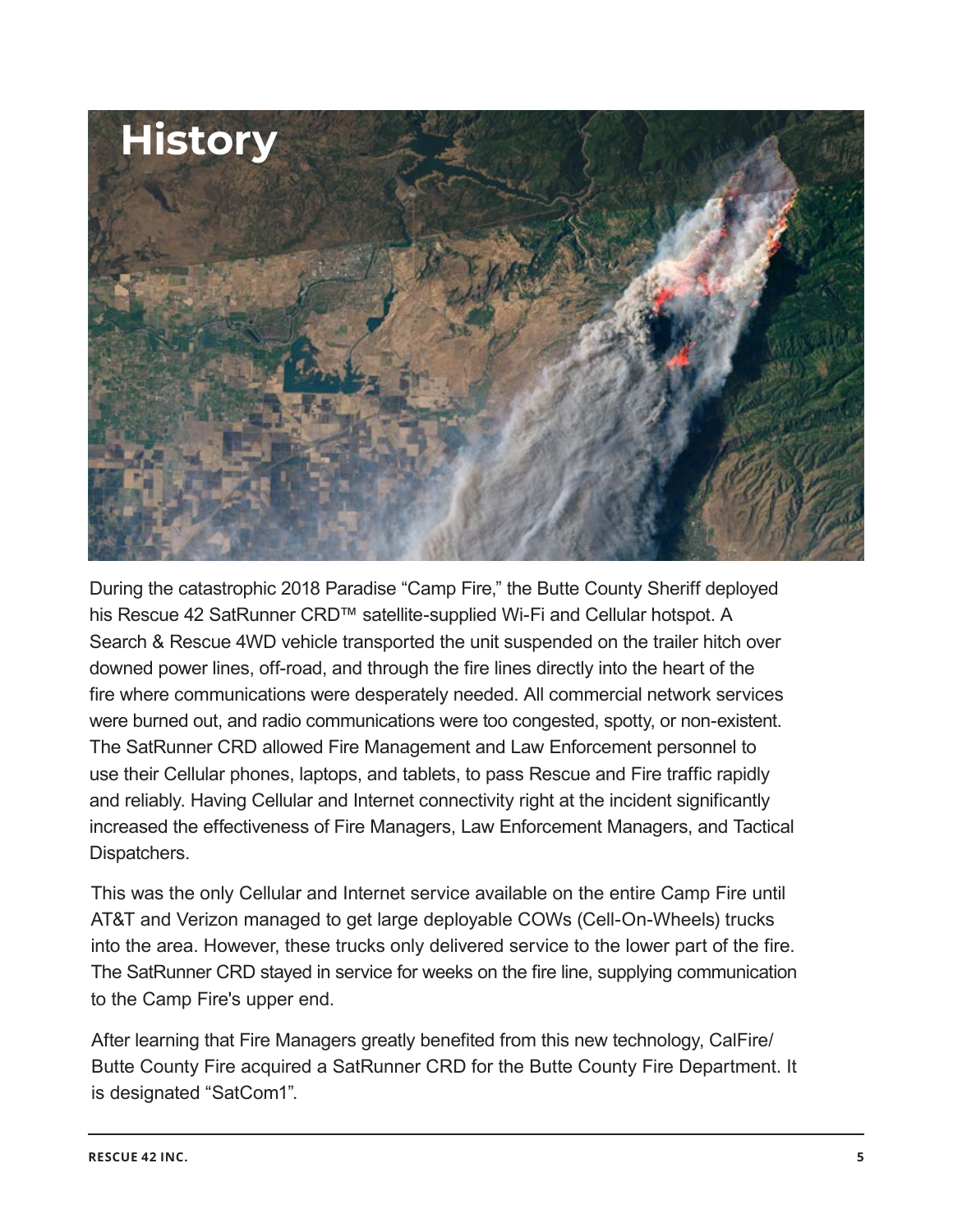## **SatRunner CRD™ SatCom1 Technology**

The SatRunner CRD is a rapidly deployable communications system that is all inclusive with onboard HTS High-Throughput ViaSat® satellite system, Cradlepoint router, generator with spare fuel, battery/UPS, and optional Verizon Cellular Network radio (eNB). It uses an innovative scissor lift system that allows a single operator to deploy a SatRunner CRD by themselves on any standard trailer hitch. SatRunner CRD is not a trailer. It rides in the hitch off the ground like a cargo carrier, allowing 4WD vehicles to deliver the unit right where communications are needed. It can also be delivered by helicopter. Depending on the version, SatRunner CRD provides either Wi-Fi only or Wi-Fi + Verizon<sup>®</sup> Cellular service. A SatRunner CRD manufactured by Rescue 42 for providing FirstNet® Cellular service is available from AT&T. All brands of Cellular phones (including FirstNet) can make and receive Cellular calls and texts on the Wi-Fi system by activating their free Wi-Fi Calling feature. Laptops and tablets can access the Wi-Fi for email, web, and cloud or app access.



Butte County Sheriff's SatRunner CRD deployed at the Camp Fire.